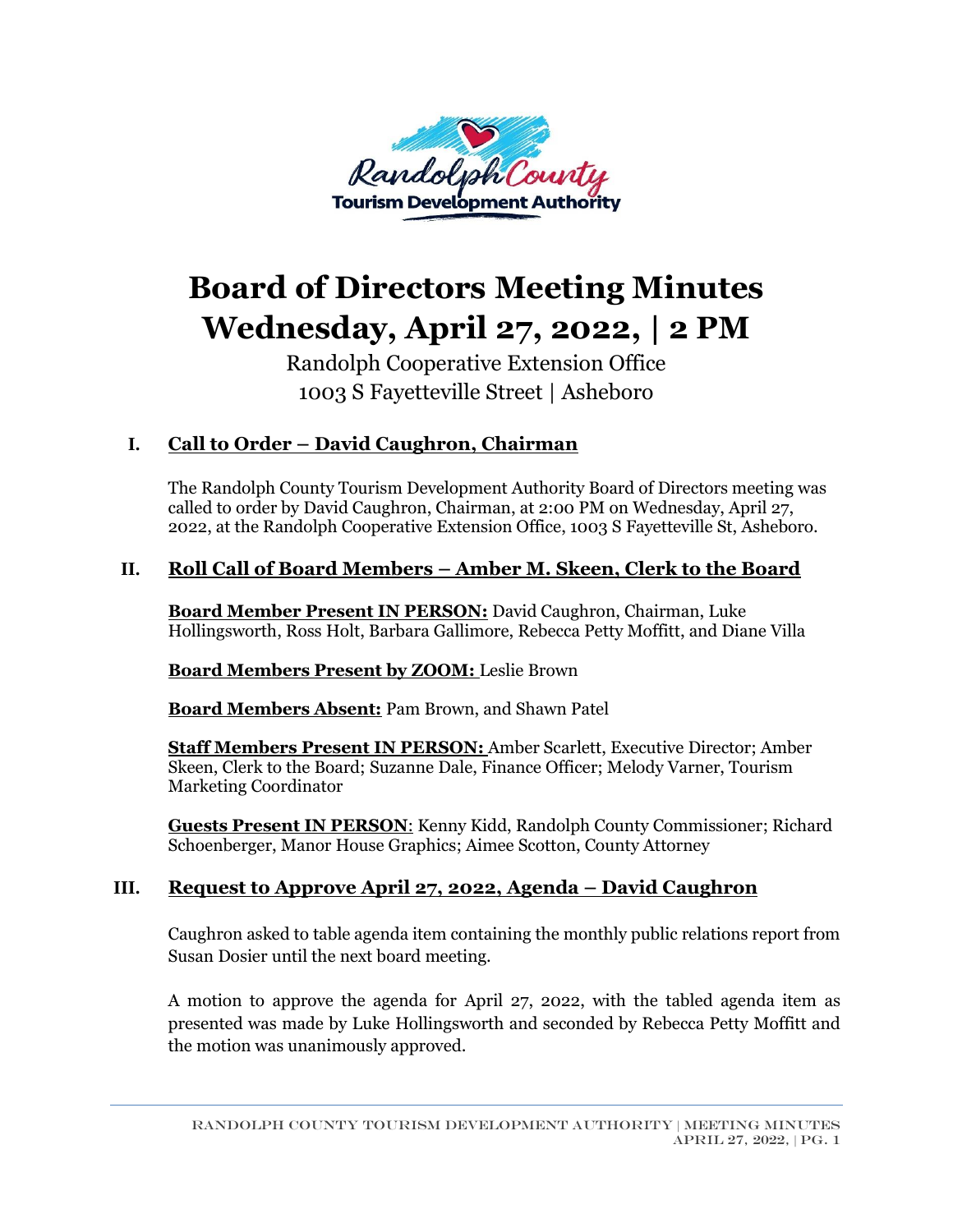# **IV. Request to Approve Board of Directors Meeting Minutes from March 16, 2022 – David Caughron**

A motion to approve the Board of Directors Meeting Minutes from March 16, 2022, as presented was made by Diane Villa and seconded by Ross Holt and the motion was unanimously approved.

# **V. Update on Occupancy Tax Collections – NCDR – Aimee Scotton, County Attorney**

Scotton updated the TDA Board that the County Tax Department received a letter from an attorney's office in New York. This letter stated that they represented a client that may owe the TDA money for past occupancy tax collections. The letter stated that their client in the past years had received money from reservations and placed that money on a credit card to be given to the participating hotels. It was later found that the hotel properties had only collected payment for the room reservation and left the various taxes (local/state/occupancy) on the credit card. So, therefore, there was extra money left on the Credit Card. The letter received states that this could have happened from January 2011 to September 2020. Scotton said that the letter did not disclose how much money was to be paid out to the TDA. Scotton has also been in contact with other County attorneys across the state of North Carolina and was informed that almost every county received a letter as well. The letter also asks for the TDA to sign the letter and return it and a check would be mailed out in 60 days. But, Scotton has spoken to other county attorneys, and they have decided that they are going to hold off on signing the letter until everyone's county attorney has been contacted and will await direction from the NC Department of Revenue, as they have received a letter as well. Scotton informed the Executive Committee that she is not certain about a timeline but will inform us as information is provided.

### **VI. Introduction of Tourism Marketing Coordinator, Melody Varner – Amber Scarlett, Executive Director**

Scarlett introduced Melody Varner as the new Tourism Marketing Coordinator. She will serve as a liaison to our hoteliers, attractions, and event coordinators; assistant project director; group tour sales contact – and much, much more! In her first two weeks, she has hit the ground running and is already building relationships with many of our tourism partners throughout the County!

Varner joins our organization as a recent graduate from the University of North Carolina at Greensboro with a BA in Sustainable Tourism & Hospitality – she also attended Randolph Community College and Providence Grove High School in Climax. She enjoys spending time with her friends and family, especially her long-haired dachshund Zoey.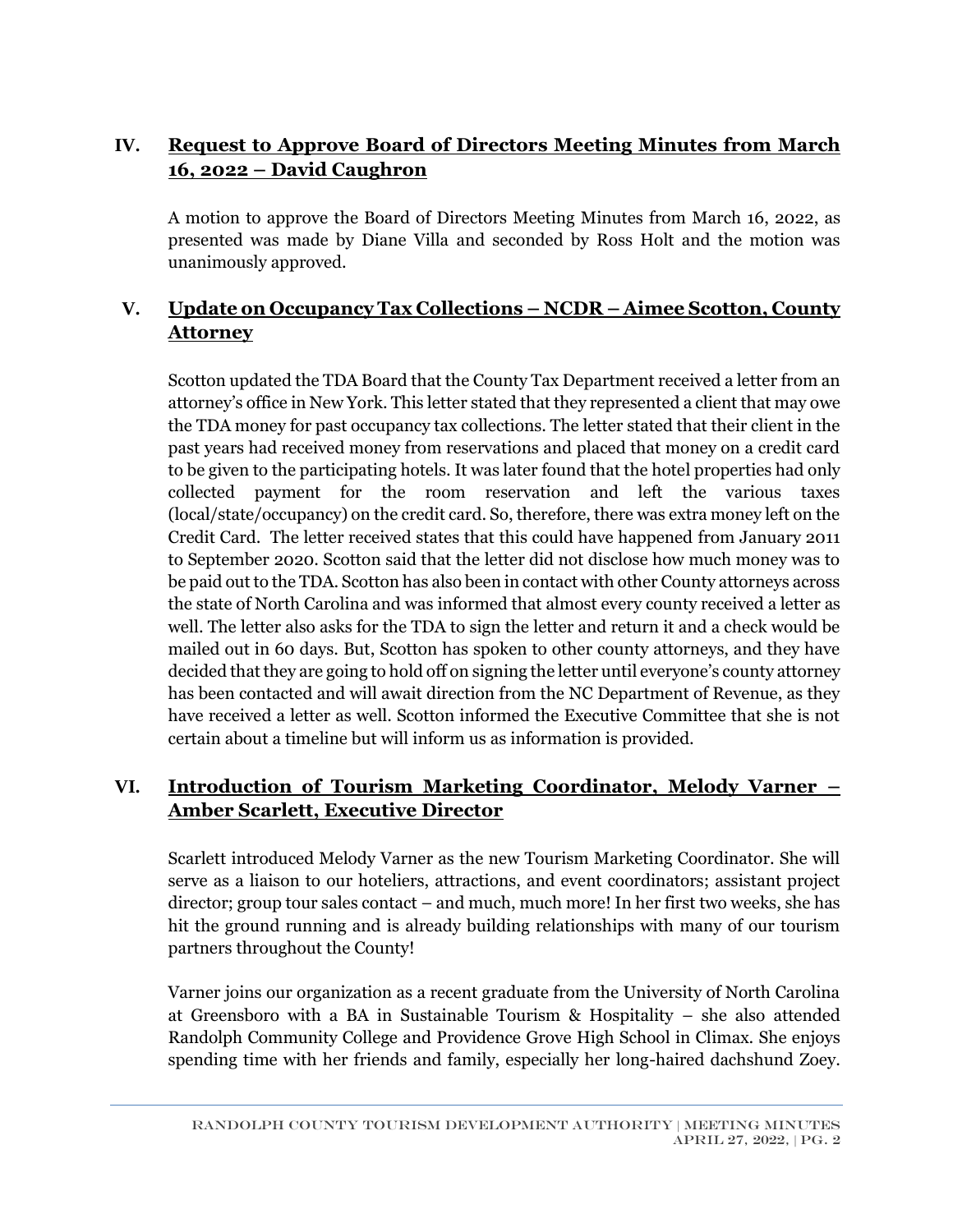One of her beloved pastimes is checking out the newest movie at the local theater with popcorn. She has recently found a love of cooking and is always searching for new recipes. Varner is excited to grow with our organization and looks forward to making a difference in her home, Randolph County.

# **VII. Update on SETCA Annual Conference – Amber Scarlett and Amber Skeen**

Scarlett updated TDA Board on the Southeast Travel Counselors Alliance 2022 Conference in Concord, NC on April 19 – 21, 2022. She and Amber Skeen attend this conference. They both were able to network and connect with Visitor and Welcome Center managers and administrators from not only North Carolina, but Virginia, South Carolina, Florida, Alabama, Arkansas, Georgia, and Maine. Throughout our conference, we learned from Betty Marrow-Taylor, NC Department of Commerce's Chief Diversity, Equity, and Inclusion Officer on ways in which we can provide a better environment for our visitors and our staff members when taking DEI initiatives. They heard from the state of Georgia on key marketing tactics including social user-generated content regarding their experiences at welcome/visitor centers.

They learned that we are not the only ones dealing with

- print media distribution issues
- lack of funding
- retaining personnel
- getting visitors in the doors

We were able to contribute several ideas:

- bookmark with guest registry and other links was a HUGE hit
- outside tables for encouraging visitation to our buildings
- 12 Days of Christmas Pottery Ornament giveaway
- Operation Thank You event
- Care Cup/Kiddie Cup giveaways

# **VIII. Presentation of 2022\23 Authority DRAFT Budget Proposal – Suzanne Dale, Finance Officer, and Amber M. Skeen**

Dale and Skeen presented the DRAFT 2022-23 Authority Budget. **See ATTACHMENT #1**

### **IX. Finance Reporting – Suzanne Dale**

# • **Finance Report for Month-Ending March 31, 2022**

Dale reviewed the year-to-date report on the revenues and expenditures for the month ending March 31, 2022. **SEE ATTACHMENT #2**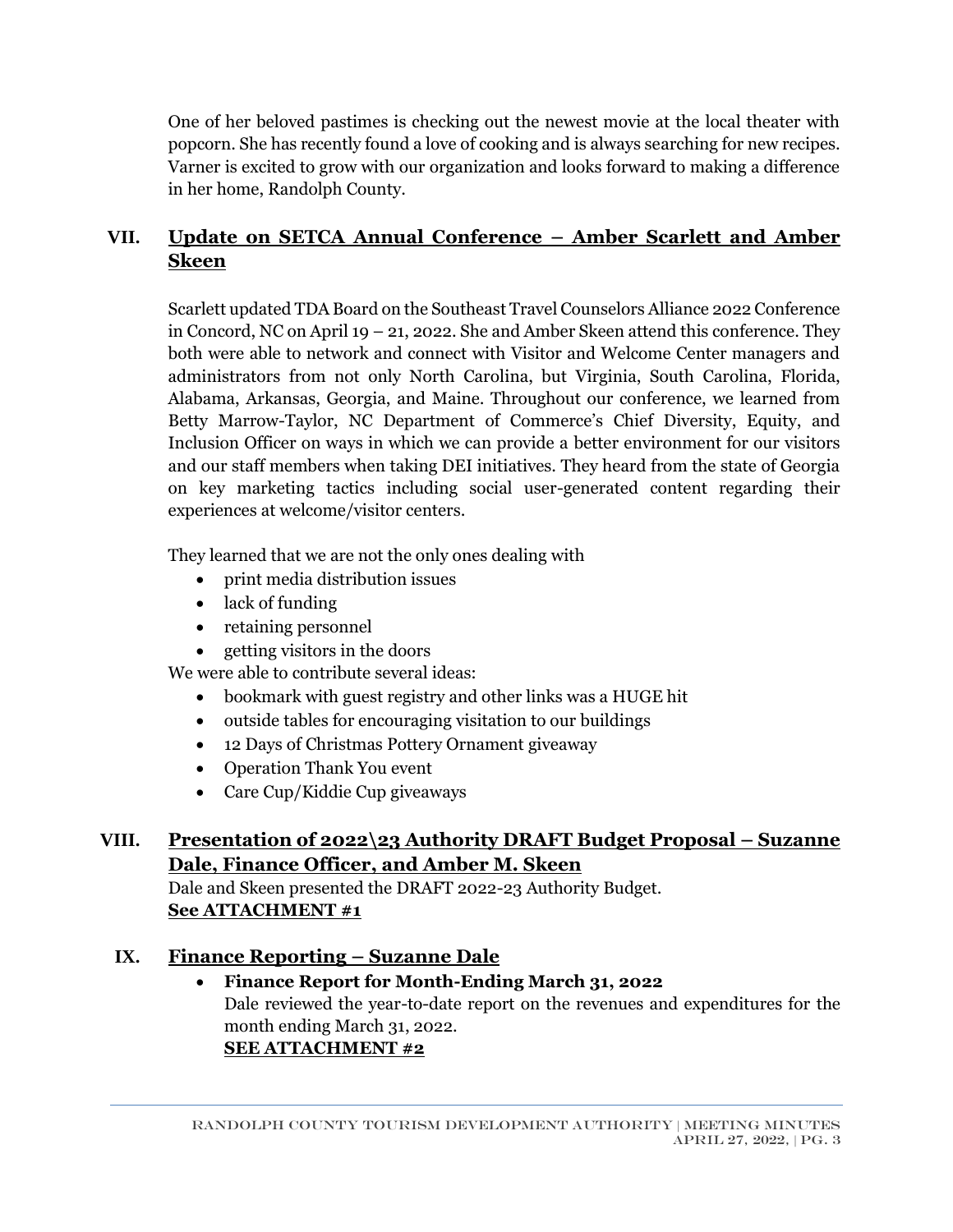### **X. Hotel Data Reporting – Amber Scarlett**

• **Hotel Data Report for Month-Ending February 28, 2022**

Scarlett presented the Hotel Data Report for the month-ending February 28, 2022. **SEE ATTACHMENT #3**

### • **Hotel Data Report for Month-Ending March 31, 2022**

Scarlett presented the Hotel Data Report for the month-ending March 31, 2022. **SEE ATTACHMENT #4**

• **Hotel Data Report for 1st Quarter Ending March 31, 2022**

Scarlett presented the Hotel Data Report for the 1<sup>st</sup> Quarter ending March 31, 2022. **SEE ATTACHMENT #5**

### **XI. I-73/74 Visitor Centers Data Reporting – Amber Skeen**

• **Attendance Data Comparison & Guest Registrant Reports for Month-Ending Ending March 31, 2022**

Skeen presented Visitor Centers Data Reports for the month-ending March 31, 2022.

**SEE ATTACHMENT #6 & 7**

• **Attendance Data Comparison Report 1st Quarter Ending March 31, 2022**

Skeen presented the Data Comparison Report 1st Quarter ending March 31, 2022 **SEE ATTACHMENT #8**

# **XII. Manor House Graphics Visual Advertising Reporting – Richard Schoenberger, Manor House Graphics**

Schoenberger presented the Visual Advertising Report for the month-ending March 31, 2022.

### **SEE ATTACHMENT #9**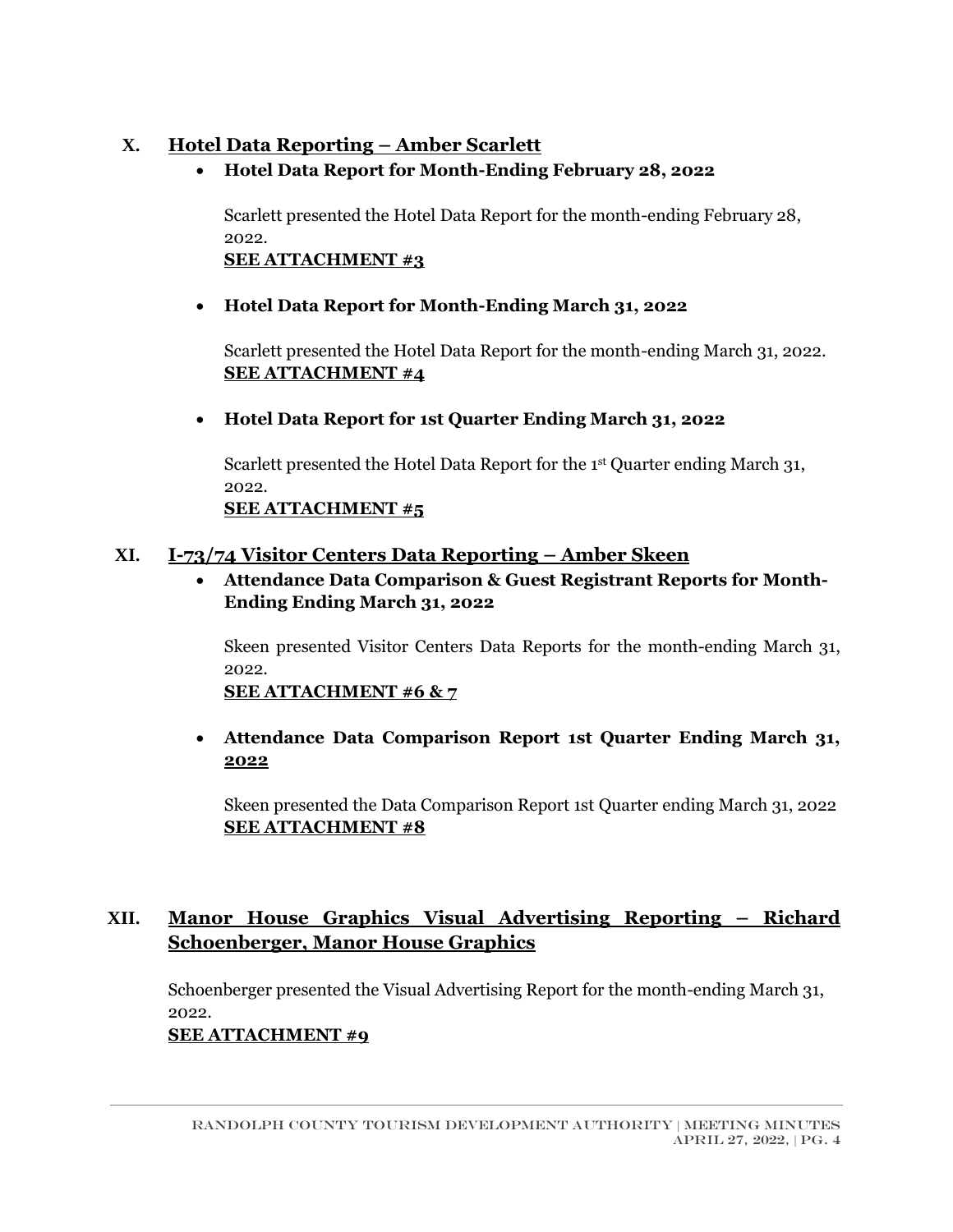### **XIII. Update on Tourism Recovery - Amber Scarlett**

Scarlett updated TDA Board that American Travelers in April of 2022 were concerned about inflation and gas prices potentially impacting trip volume, Americans' strong excitement for travel sustains.

COVID continues to retreat, while Americans' strong excitement for travel sustains.

- 87.6% have current trip plans.
- 81.0% of American travelers report strong excitement for their travel this year
- 71.8% of Americans did some trip dreaming and planning in the last week.
- A record-high 57.9% feel we are closer to normal in the U.S.
- Americans' perceived impact of COVID on their ability to have meaningful travel experiences is at a record low of 35.9%.
- Avoidance of conventions and conferences reached a record low of 40.9%.

Financial Sentiment - Inflation and gas prices are an issue for trip volume, but Americans still plan to spend on travel.

- 24.7% said that recent inflation in consumer goods has led them to cancel an upcoming trip.
- 55.8% say that if gasoline prices don't come down, they will be taking fewer road trips this spring/summer; with 59.8% staying closer to home on road trips this spring/summer.
- 61.3% still say travel is a high-budget priority for them.
- 40% still say luxury travel experiences are an important part of their trips.

The Post-Pandemic Traveler

- Americans will be seeking out new experiences for travel; 55.7% prefer places they have not been to before
- 23.2% will take trips shorter in length
- 32% will take trips closer to home
- 56.5% will be more careful in planning trip details
- 46.9% are more motivated to travel
- 24.2% are more interested in visiting cities
- 42.2% are more interested in outdoor destinations
- 64.2% are more sympathetic to frontline travel/hospitality staff

# **XIV. Board Member Updates – David Caughron**

Leslie Brown updated TDA Board Members that The Liberty Theater would be hosting an event for a local family in need this Sunday if anyone would like to come out and support this family.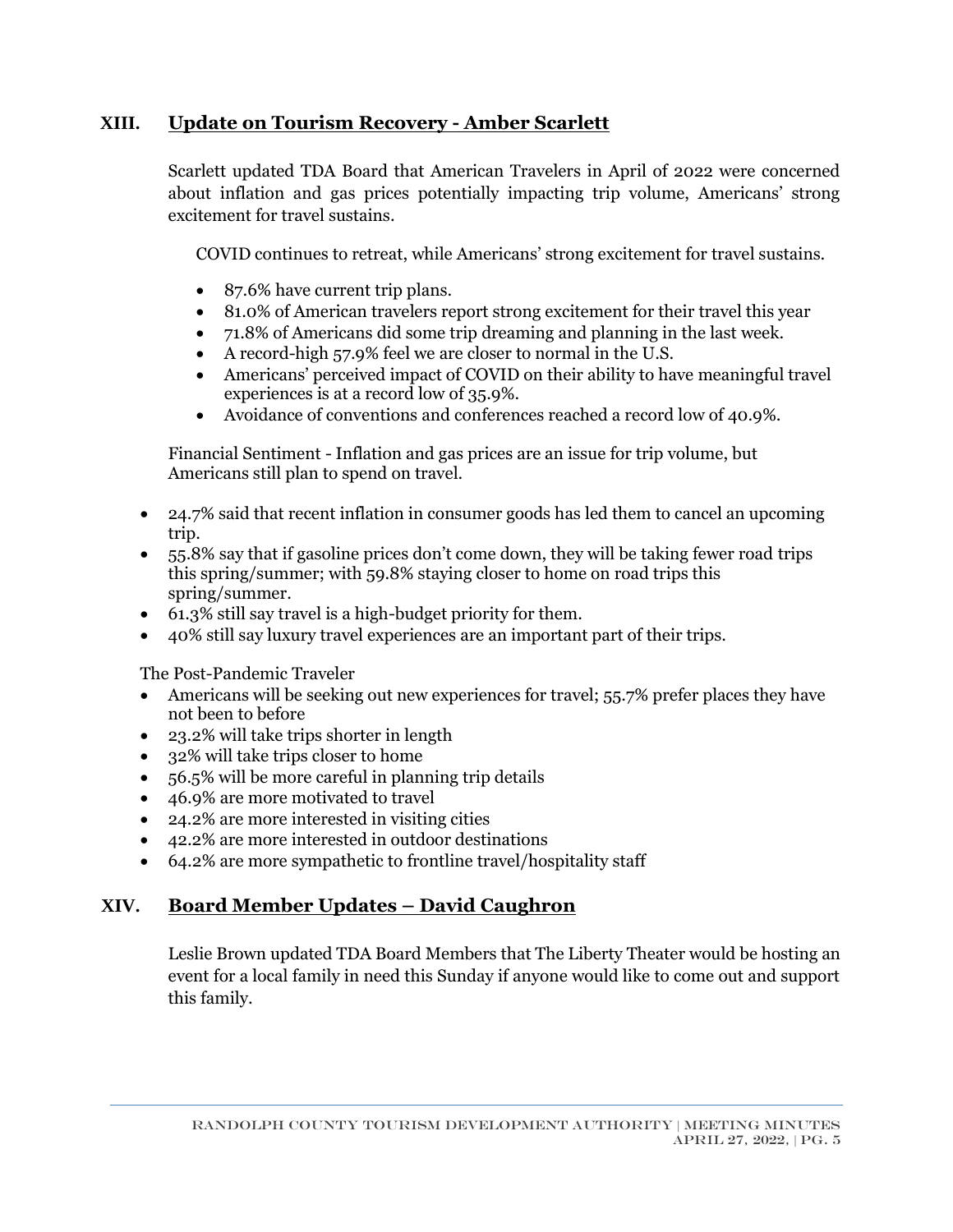Rebecca Petty Moffitt updated TDA Board Members they would be hosting the Petty Fest and the Blue Jeans and Boots event.

Luke Hollingsworth updated TDA Board Members of the completion of renovations and additions to the bar and grill area. They are also working on getting the golf simulators open in the next few weeks.

Ross Holt updated TDA Board Members that the Sunset Signature Series was making plans for late summer, early fall with new leadership in Owen George.

Barbara Gallimore updated TDA Board Members that Downtown Asheboro would be hosting Friday night concerts beginning on May 20<sup>th</sup>, along with the traditional beach music evenings on Sunday evenings at Bicentennial Park.

Diane Villa updated TDA Board Members that the North Carolina Zoo was very busy – outpaced previous attendance records in the month of April. She also invited everyone to the Business After Hours event being held in the Africa section of the Zoo on Thursday, May  $26<sup>th</sup>$ .

David Caughron updated TDA Board Members that Randleman was gearing up for Market & Music events in Downtown Randleman, with the first one scheduled for May 6th. The NC Food Truck State Championship is in its 9<sup>th</sup> year and is scheduled for Saturday, June 18th.

#### **XV. Adjourn – David Caughron**

A motion to adjourn the TDA Board Meeting on Wednesday, April 27, 2022, was made by Luke Hollingsworth and was seconded by Rebecca Petty Moffitt, and the motion was unanimously approved. The meeting was adjourned at 3:17 PM.

> **NORTH CAROLINA RANDOLPH COUNTY**

an al

**\_\_\_\_\_\_\_\_\_\_\_\_\_\_\_\_\_\_\_\_\_\_\_\_\_\_\_\_\_\_\_\_\_\_\_\_\_\_\_\_\_**

**David Caughron, Chairman**